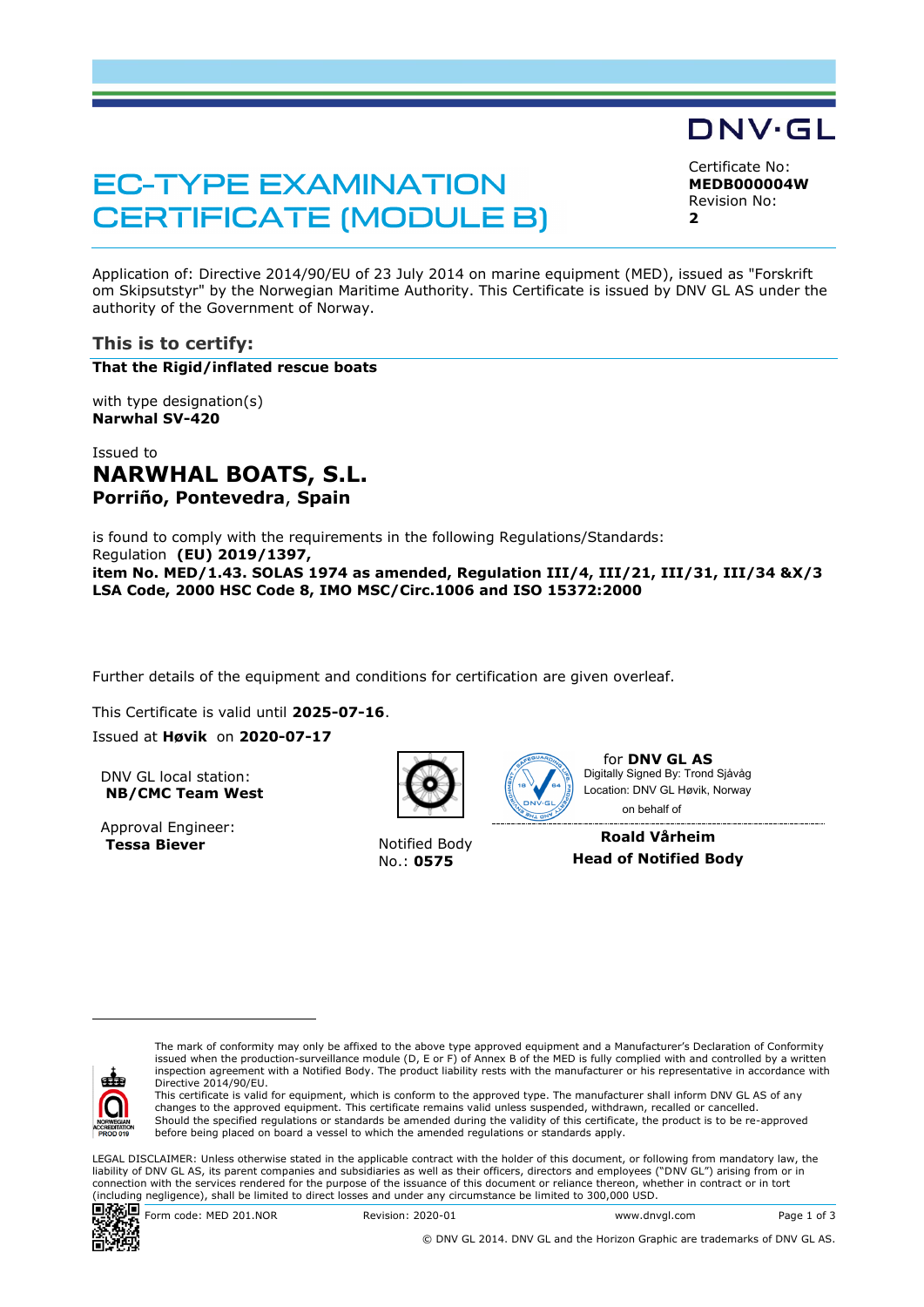Job Id: **344.1-001620-10** Certificate No: **MEDB000004W** Revision No: **2**

## **Product description**

NARWHAL SV-420 is a rigid/inflatable rescue boat equipped with lifting sling.

| Length over all, hull, max:                    | $4.20 \; \mathrm{m}$ |
|------------------------------------------------|----------------------|
| Draught:                                       | $1.00 \text{ m}$     |
| Beam overall, including fenders, Bmax:         | $2.07 \text{ m}$     |
| Weight of boat, fully equipped:                | 421 kg               |
| Weight of boat, fully manned (82.5 kg/person): | 916 ka               |

Lifting equipment:  $\begin{array}{ccc}\n & 4 \text{ polyester slings} \\
\text{Hull material:} & & 4 \text{ polyester slings}\n\end{array}$ GRP/Polyurethane foam

| Propulsion system:                                                          | Outboard engine        |
|-----------------------------------------------------------------------------|------------------------|
| Engine manufacturer and type:                                               | Yamaha 25 hp and 40 hp |
| Bollard pull (Vamaba 35 bp. propoller (3 $\times$ 0.7/8 $\times$ 10.1/35)). | 10 I.N                 |

| $1.8$ KN |
|----------|
| 2.2 kN   |
| 2.6 kN   |
| 3.0 kN   |
|          |

## **Application/Limitation**

| Approved engine power:           | 18.4 - 29.4 kW |
|----------------------------------|----------------|
| Number of persons, max:          |                |
| Maximum load of persons 82.5 kg: | 495 ka         |
| Approved colour:                 | Orange         |

Rescue boat equipment and marking/instructions to be inspected after installation onboard the ship. Equipment shall comply with LSA Code and IMO Res. MSC.81(70).

The design assessment is based on IMO Res. MSC.48(66) as amended by IMO Res. MSC.207(81), IMO Res. MSC.218(82), IMO Res. MSC.272(85) and IMO Res. MSC.320(89).

Production and installation testing shall be carried out according to IMO Res. MSC. 81(70), Part 2.

## **Type Examination documentation**

Basis for approval:

| Feb. 1989 and Oct. 1990 |
|-------------------------|
|                         |
| 2006-06-23              |
| 2006-06-23              |
| 2006-03-31 and 2006-06  |
| Nov. 2008               |
| 2014-03-21              |
| 2014-03-21              |
| 2014-03-21              |
| 2014-03-21              |
|                         |